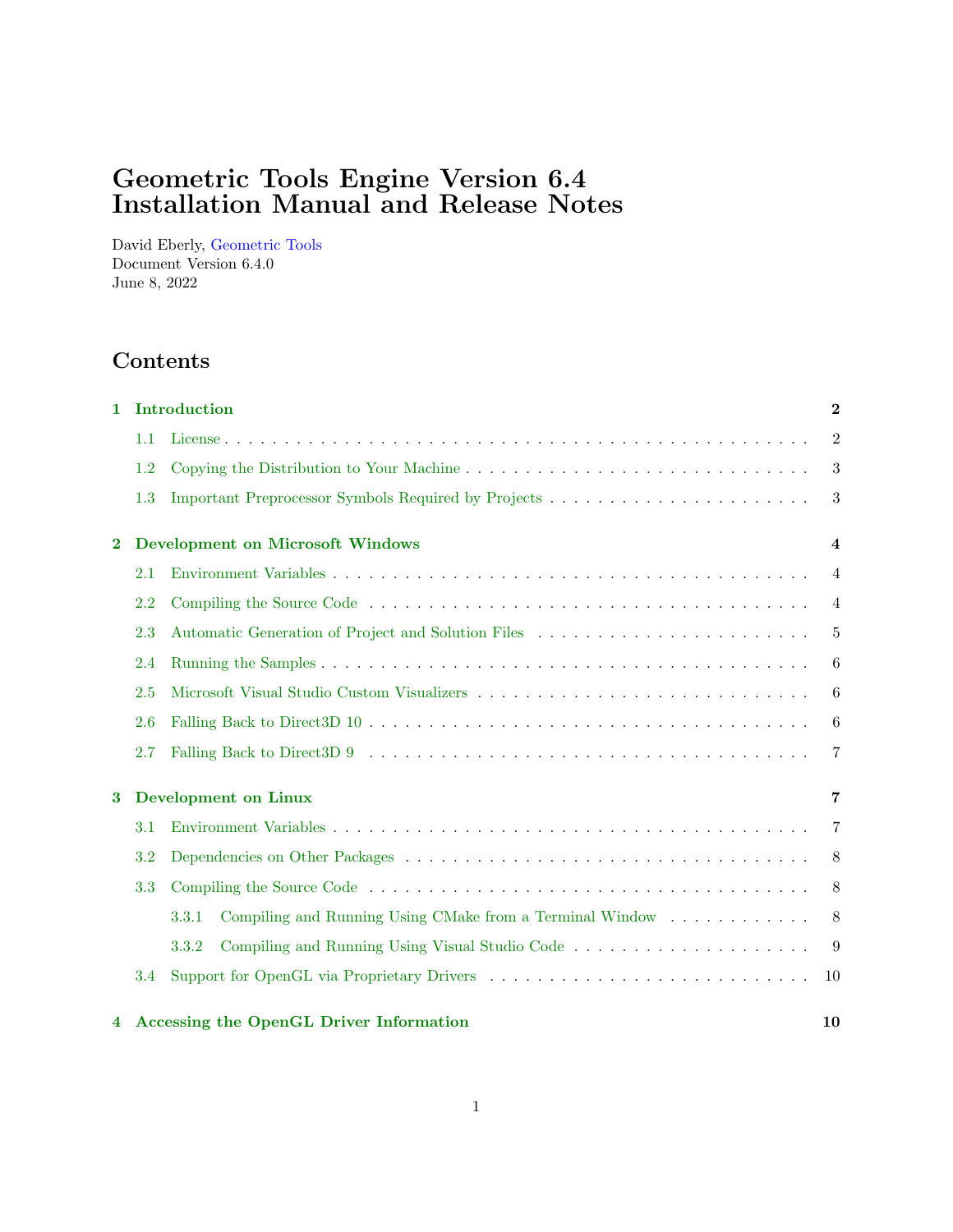# <span id="page-1-0"></span>1 Introduction

You are about to install the Geometric Tools Engine 6.4. The source code consists of

- a header-only mathematics library,
- a graphics library for DirectX 11 or OpenGL 4.5 on Microsoft Windows,
- a graphics library for OpenGL 4.5 on Linux,
- a GPU-based mathematics library (not fully featured yet),
- an application library for DirectX 11 or OpenGL 4.5 on Microsoft Windows,
- an application library for OpenGL 4.5 on Linux,
- an application library that was written for the sample applications.

where the application libraries are simple and used for the sample applications of the distribution.

The Linux distribution will typically require you to install the graphics card manufacturer's proprietary driver in order to use the graphics engine, because Linux tends to ship with the Nouveau Open Source graphics drivers that are not yet running OpenGL 4.5 and, typically, the performance is substandard. Visit the [Geometric Tools](https://www.geometrictools.com) website for updates, bug fixes, known problems, new features and other materials.

# <span id="page-1-1"></span>1.1 License

The Geometric Tools Engine uses the [Boost License,](http://www.boost.org/LICENSE_1_0.txt) listed next.

Boost Software License - Version 1.0 - August 17th, 2003

Permission is hereby granted, free of charge, to any person or organization obtaining a copy of the software and accompanying documentation covered by this license (the Software) to use, reproduce, display, distribute, execute, and transmit the Software, and to prepare derivative works of the Software, and to permit third-parties to whom the Software is furnished to do so, all subject to the following:

The copyright notices in the Software and this entire statement, including the above license grant, this restriction and the following disclaimer, must be included in all copies of the Software, in whole or in part, and all derivative works of the Software, unless such copies or derivative works are solely in the form of machine-executable object code generated by a source language processor.

THE SOFTWARE IS PROVIDED "AS IS", WITHOUT WARRANTY OF ANY KIND, EXPRESS OR IM-PLIED, INCLUDING BUT NOT LIMITED TO THE WARRANTIES OF MERCHANTABILITY, FITNESS FOR A PARTICULAR PURPOSE, TITLE AND NON-INFRINGEMENT. IN NO EVENT SHALL THE COPY-RIGHT HOLDERS OR ANYONE DISTRIBUTING THE SOFTWARE BE LIABLE FOR ANY DAMAGES OR OTHER LIABILITY, WHETHER IN CONTRACT, TORT OR OTHERWISE, ARISING FROM, OUT OF OR IN CONNECTION WITH THE SOFTWARE OR THE USE OR OTHER DEALINGS IN THE SOFTWARE.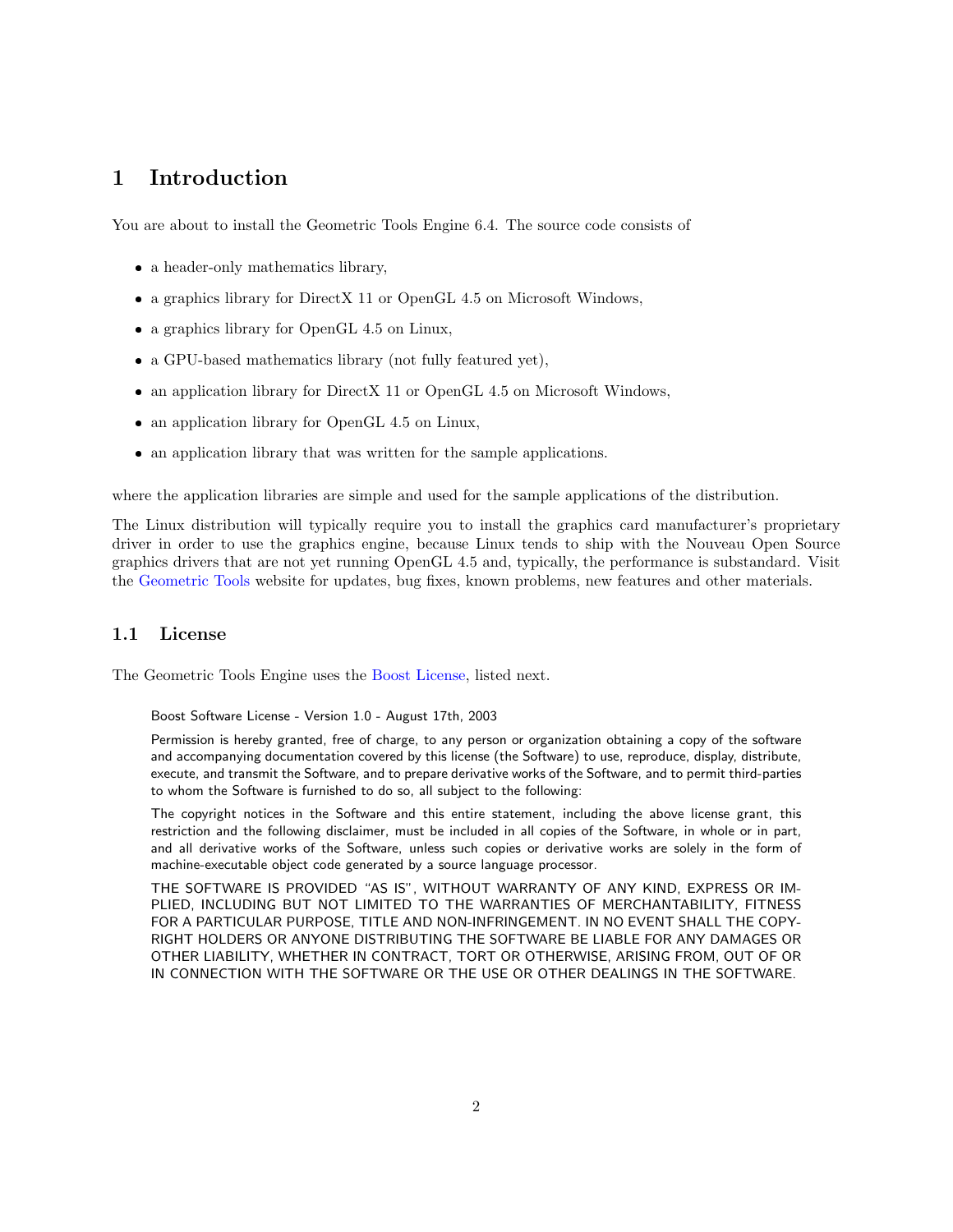### <span id="page-2-0"></span>1.2 Copying the Distribution to Your Machine

Unzip the distribution to a folder of your choice. The top-level folder of the distribution is GeometricTools and the subfolder for the distribution is named GTE. Some of the folder hierarchy is shown next.



The Samples subfolders are many. Listing them here would make the displayed hierarchy difficult to read. The projects all use paths relative to GTE and they do not rely on the top-level directory being located at the root of a hard drive. An environment variable GTE PATH is used to locate data files required by the application. How you set an environment variable depends on the operating system and/or shell you are using.

#### <span id="page-2-1"></span>1.3 Important Preprocessor Symbols Required by Projects

If you have a Visual Studio project that is compiled for Microsoft Windows, you must set the following preprocessor symbols:

GTE USE MSWINDOWS GTE USE ROW MAJOR GTE USE MAT VEC

The first symbol in the list exposes application code that is specific to Microsoft Windows and the Windows 10 SDK (and even Windows 8.1 if you choose that as the target SDK). The second symbol indicates that the matrices used in your code are stored in row-major order. The third symbol indicates that the product of an  $n \times m$  matrix A and a vector V is AV. Abstractly, this means V has size  $m \times 1$ , but the implementation of vectors in GTE treats  $V$  as an  $m$ -tuple, not a matrix with 1 column.

It is possible to force column-major order by instead defining GTE USE COL MAJOR, but I do not recommend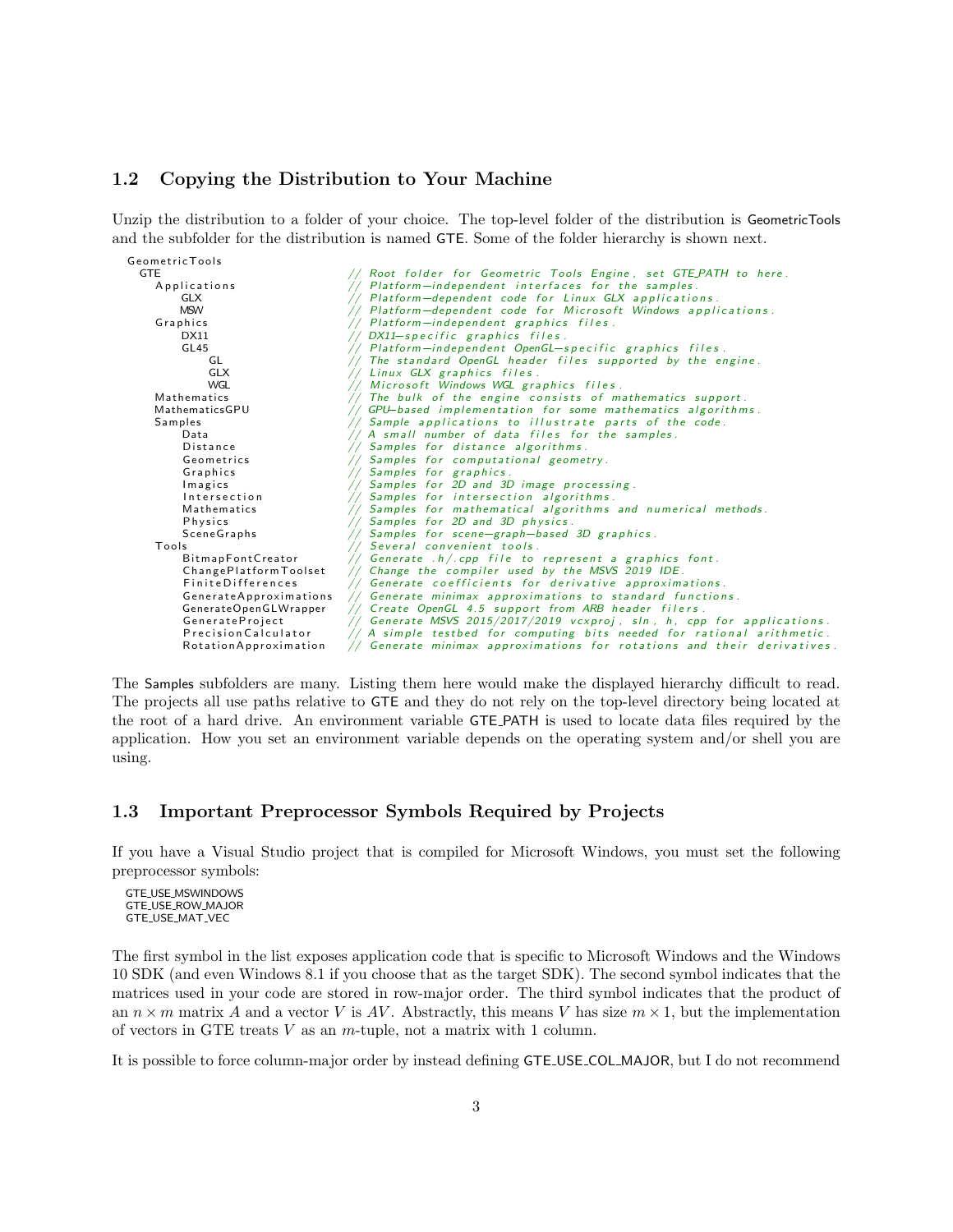this. It is also possible to force the product of an  $n \times m$  matrix A and a vector V to be VA. Abstractly, this means V has size  $1 \times n$ , but the implementation of vectors in GTE treats V as an *n*-tuple, not a matrix with 1 row. The forthcoming Geometric Tools Library (GTL) eliminates the conditional compilation symbols for matrix storage order and for matrix-vector products. In GTL, matrices are stored in row-major order, but code that takes raw pointers to matrix data stored in 1-dimensional memory also has arguments for you to specify the storage order. GTL has adapter classes to wrap the raw pointers and access the data correctly depending on the storage order.

On Microsoft Windows, you have a choice of using DirectX or OpenGL for graphics. You must also select which one to use by defining a preprocessor symbol.

GTE USE DIRECTX  $//$  define this if you want DirectX<br>GTE USE OPENGL  $//$  define this if you want OpenGL  $//$  define this if you want OpenGL

You must define exactly one of these, no more and no less.

For Linux builds, the CMakeLists.txt files have add definition commmands to define matrix storage order and matrix-vector products. If you roll your own make files, you must define the symbols in those files. Also, you need preprocessor symbols

GTE USE LINUX GTE\_USE\_OPENGL

You should not define **GTE\_USE\_DIRECTX** in the Linux settings because I do not have an emulation layer that converts the DirectX code to OpenGL.

# <span id="page-3-0"></span>2 Development on Microsoft Windows

The code is maintained currently on an Intel-based computer with Microsoft Windows 11 Professional, Version 21H2 using Microsoft Visual Studio 2019 and 2022. Previous versions of Microsoft Visual Studio are no longer supported because they are past their product life cycles.

LLVM clang-cl is supported. Intel  $C++$  compilers 19.2 and 2022 are supported. You can select the compiler in the Microsoft Visual Studio 2022 by launching the project properties dialog and modifying the Platform Toolset using the drop-down list.

#### <span id="page-3-1"></span>2.1 Environment Variables

Create an environment variable named GTE PATH that stores the absolute directory path to the folder GeometricTools/GTE. For example, if you unzipped the distribution to the root of the C drive, you would set GTE PATH to C:/GeometricTools/GTE.

#### <span id="page-3-2"></span>2.2 Compiling the Source Code

Microsoft Visual Studio 2019 is Version 16 (Platform Toolset v142) of the compiler and Microsoft Visual Studio 2019 is Version 17 (Platform Toolset v143). The solution, project and filter names have embedded in them v16 or v17; that is, both versions of the compiler are supported. The solution, project and filter files are in the root folder GeometricTools/GTE and are named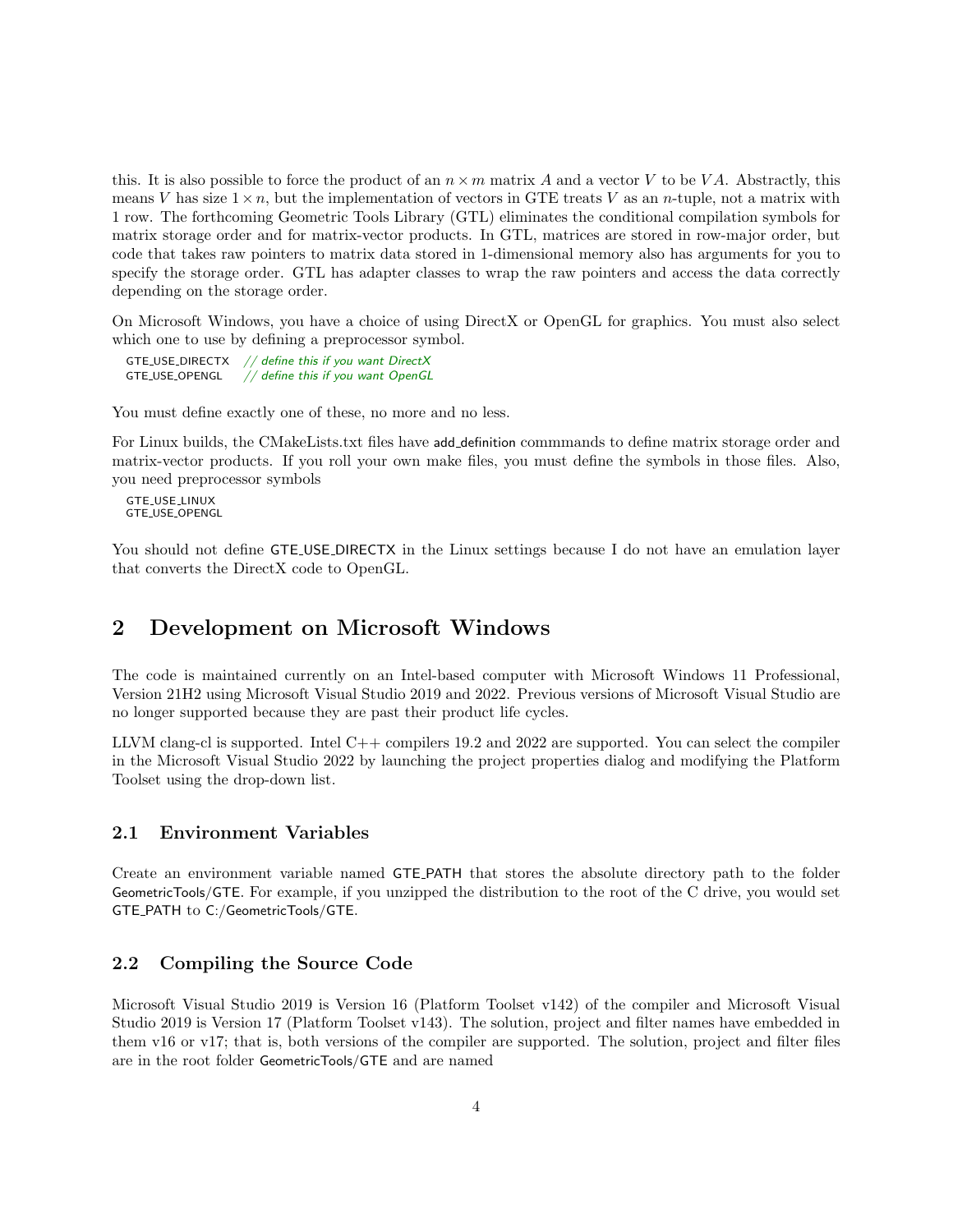- GTMathematics.{v16,v17}.{sln,vcxproj,vcxproj.filters}
- GTGraphics.{v16,v17}.{sln,vcxproj,vcxproj.filters}
- GTMathematicsGPU.{v16,v17}.{sln,vcxproj,vcxproj.filters}
- GTGraphicsDX11.{v16,v17}.{sln,vcxproj,vcxproj.filters}
- GTGraphicsGL45.{v16,v17}.{sln,vcxproj,vcxproj.filters}
- GTApplicationsDX11.{v16,v17}.{sln,vcxproj,vcxproj.filters}
- GTApplicationsGL45.{v16,v17}.{sln,vcxproj,vcxproj.filters}
- $\bullet$  GTBuildAllDX11.{v16,v17}.sln
- $\bullet$  GTBuildAllGL45.{v16,v17}.sln
- $\bullet$  GTBuildAll.{v16,v17}.sln

The GTMathematics library is header-only, so no output is produced by building these projects. The GT-Graphics library contains the graphics-API-independent graphics classes and depends on GTMathematics. The GTMathematicsGPU library contains GPU-based implementations and depends on GTMathematics and GT-Graphics; it does not have much in it yet, but as CPU-based algorithms are ported to the GPU, the library will be populated with these implementations. The GTGraphicsDX11 library adds DirectX 11 support (for Microsoft Windows) and the GTGraphicsGL45 library adds OpenGL 4.5 support (for Microsoft Windows via WGL and for Linux via GLX). The GTApplicationsDX11 library provides common files for all samples plus DX11-specific code. The GTApplicationsGL45 library has the same common files but also had GL45-specific code. The build-all solutions allow you to build everything with one press of the build button. One solution is for DX11 builds, one solution is for GL45 builds, and the last solution builds everything. WARNING: If you use build-all, the disk storage requirements are large.

# <span id="page-4-0"></span>2.3 Automatic Generation of Project and Solution Files

Creating a new Microsoft Visual Studio project and manually setting its properties to match those of the current sample applications is tedious. A tool is provided to generate a skeleton project, solution and source files, namely, GeometricTools/GTE/Tools/GenerateProject. You must specify whether the project is for a console application (c), a 2D windowed application  $(w2)$  or a 3D windowed application  $(w3)$ . You must also specify a nesting level relative to the GeometricTools/GTE folder. For example, suppose you want to create a new 3D windowed project in the folder, GeometricTools/GTE/Samples/Graphics/MySample for a sample application. Copy GenerateProject.exe to that folder, and in a command window opened in that folder, execute

GenerateProject w3 3 MySample

The application type is specified by w3, which leads to generation of skeleton source code files for a 3D windowed application. The number 3 indicates the nesting of the MySample folder relative to the GTE folder. The tool creates solution files, project files and filter files for all three supported compilers. It also creates three source files: MySampleWindow3.h, MySampleWindow3.cpp and MySampleMain.cpp. You can open a solution, compile the project, and run the application (although it does nothing until you add your own code).

If you want the generated files to live in a folder outside the GTE hierarchy, you will need to modify the include path in the projects to \$(GTE PATH). You will also need to delete the GTE projects from the Required folder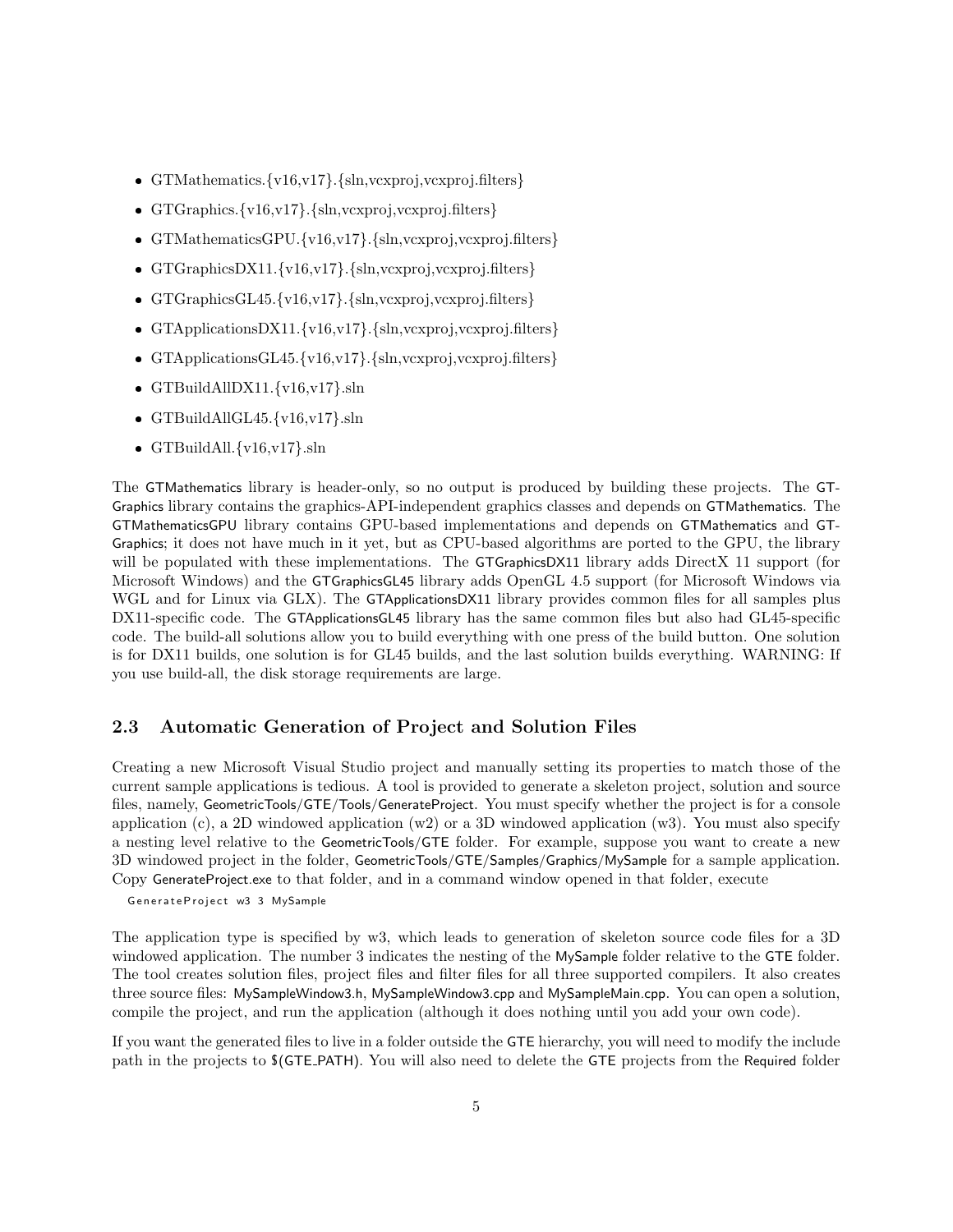of the solution and re-add them so that the correct path occurs. This is necessary because the Microsoft Visual Studio reference system is used to link in the GTE libraries.

Also, it is not necessary to copy GenerateProject.exe to the project folder. If the executable can be found via the PATH statement, just execute it in any folder of your choosing and then copy the generated files to your project folder.

### <span id="page-5-0"></span>2.4 Running the Samples

You can run the samples from within the Microsoft Visual Studio development environment. Samples that access data files use the GTE PATH environment variable to locate those files; code is in place to assert when the environment variable is not set. If you run from Microsoft Windows, presumably double-clicking an executable via Windows Explorer, the environment variable is still necessary.

Many of the samples compile HLSL shaders at run time. This requires having D3Dcompiler\_\*.dll in your path, where  $*$  is the version number of the shader compiler. You might have to modify your PATH environment variable to include the path. With latest Windows, the DLL should be in a Windows Kit folder.

#### <span id="page-5-1"></span>2.5 Microsoft Visual Studio Custom Visualizers

A file has been added, GeometricTools/GTE/gtengine.natvis, that provides a native visualizer for the Vector and Matrix classes. Copy this to

C:/Users/YOURLOGIN/Documents/Visual Studio <VERSION>/Visualizers

where  $\leq$ VERSION $>$  is one of 2019 or 2022. More visualizers will be added over time. Feel free to suggest GTE classes for which you want specialized visualization during debugging.

## <span id="page-5-2"></span>2.6 Falling Back to Direct3D 10

For Microsoft Windows machines, the default settings for GTE are to use Direct3D 11.0 or later for rendering and to compile the shaders for the built-in effects (such as Texture2Effect and VertexColorEffect) using Shader Model 5. These settings are also used when compiling shaders that are part of the sample application or those you write yourself. If you do not have graphics hardware recent enough to support the default configuration, it is possible to modify the start-up code in the sample applications to fall back to Direct3D 10.0 (Shader Model 4.0) or Direct3D 10.1 (Shader Model 4.1).

Open the graphics sample named VertexColoring. The main function has the block of code

Window : : Parameters parameters (L" Vertex Coloring Window", 0, 0, 512, 512);  $auto$  window = TheWindowSystem. Create<VertexColoringWindow>(parameters); TheWindowSystem . MessagePump ( window , TheWindowSystem . DEFAULT ACTION ) ; TheWindowSystem . Destroy (window);

All the 2D and 3D windowed applications have similar blocks of code. The Window::Parameters structure has a member named featureLevel that defaults to D3D\_FEATURE\_LEVEL\_11\_0. The general list of values from which you can choose is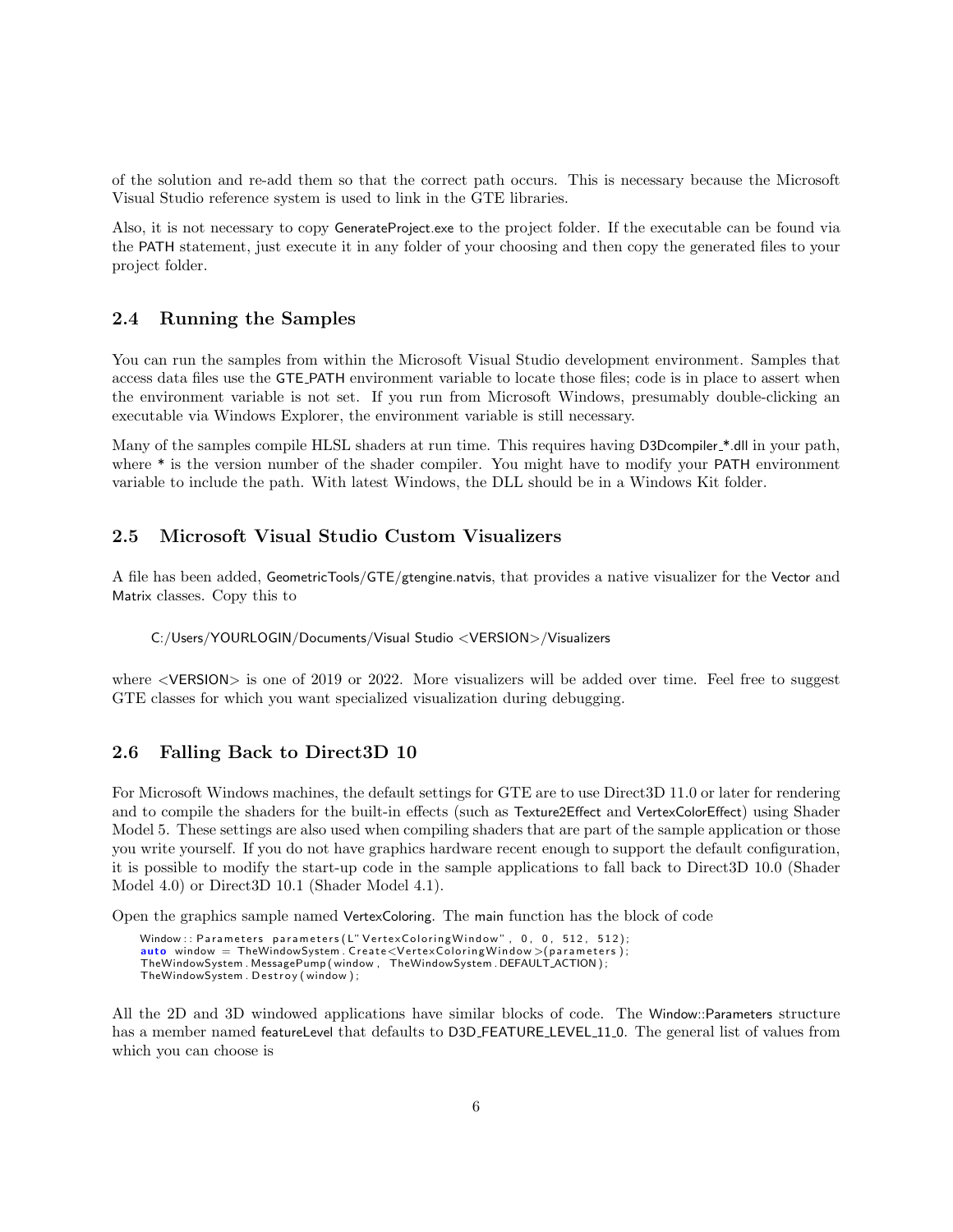| enum D3D_FEATURE_LEVEL                                                                                                                                                          |                                                                                                                                                             |                                                                                                         |  |  |  |
|---------------------------------------------------------------------------------------------------------------------------------------------------------------------------------|-------------------------------------------------------------------------------------------------------------------------------------------------------------|---------------------------------------------------------------------------------------------------------|--|--|--|
| D3D_FEATURE_LEVEL_9_1<br>D3D_FEATURE_LEVEL_9_2<br>D3D_FEATURE_LEVEL_9_3<br>D3D FEATURE LEVEL 10 0<br>D3D_FEATURE_LEVEL_10_1<br>D3D_FEATURE_LEVEL_11_0<br>D3D_FEATURE_LEVEL_11_1 | $= 0 \times 9100$ .<br>$= 0 \times 9200$ .<br>$= 0 \times 9300$ .<br>$= 0 \times a 000$ .<br>$= 0 \times 100$ .<br>$= 0 \times b000$ .<br>$= 0 \times b100$ | $// 4_0_level_9_1$<br>$4 - 0$ $ level$ $-9 - 1$<br>$// 40-level-93$<br>$4-0$<br>$4-1$<br>$5-0$<br>$5-1$ |  |  |  |
| D3D_FEATURE_LEVEL;                                                                                                                                                              |                                                                                                                                                             |                                                                                                         |  |  |  |

The enumeration is found in d3dcommon.h. If you have a graphics card that supports at most Direct3D 10.0, then modify the main code to

```
Window : : Parameters parameters (L" Vertex Coloring Window", 0, 0, 512, 512);
#if defined (GTE_USE_DIRECTX)
    parameters. featureLevel = D3D FEATURE LEVEL 10.0;
\#endif
    auto window = TheWindowSystem. Create<VertexColoringWindow>(parameters);
    TheWindowSystem . MessagePump ( window , TheWindowSystem . DEFAULT ACTION ) ;
    TheWindowSystem . Destroy (window);
```
The class-static variable HLSLProgramFactory::defaultVersion is set in DX11Engine::CreateBestMatchingDevice() according to the feature level used to create the DX11 device.

For non-windowed applications, the DX11Engine constructors allow you to specify directly the feature level.

## <span id="page-6-0"></span>2.7 Falling Back to Direct3D 9

This is not really possible, because GTE uses constant buffers and other concepts without equivalent DX9 representations. The best you can do is specify one of the feature levels mentioned in the previous section for which LEVEL 9 is part of the name. Note that there is no shader profile with name 4 0 level 9 2. If you set the version string to "3.0", the D3DReflect call will fail with HRESULT 0x8876086C, which is not listed in winerror.h. This is the code for the obsolete D3DERR INVALIDCALL. The HLSL assembly instructions for Shader Model 3 do not contain constant buffer register assignments (because they did not exist then).

# <span id="page-6-1"></span>3 Development on Linux

The GTE source code and sample applications have been tested on Ubuntu 20.04.1 LTS with CMake 3.15.2 and gcc 9.3.0 and on Fedora 36 with CMake 3.22.2 and gcc 12.1.1. As mentioned previously, your graphics driver must be capable of OpenGL 4.5. You must have CMake installed and Visual Studio Code installed. I installed my copies using snap.

#### <span id="page-6-2"></span>3.1 Environment Variables

Create an environment variable named GTE PATH that stores the absolute directory path to the folder GeometricTools/GTE. For example, if you use a bash shell, you would define the environment variable in the file .bashrc by adding the line

GTE\_PATH=/home/YOURLOGIN/ Geometric Tools/GTE ; export GTE\_PATH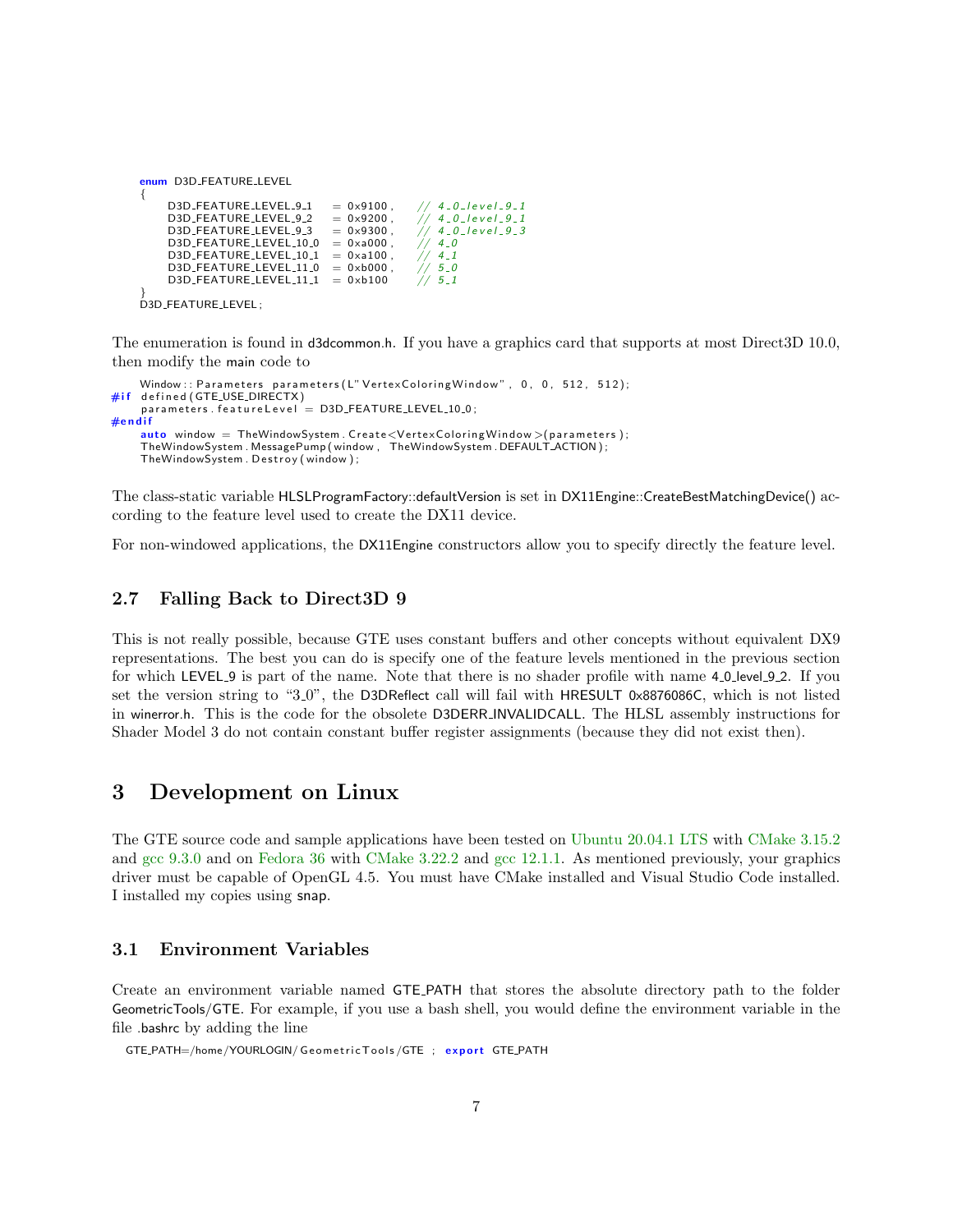The actual path depends on YOURLOGIN and where you copied the GTE distribution. The .bashrc file is processed when you login; however, if you modify it after logging in, you may process it by executing

source . bashrc

from a terminal window whose active directory is your home folder. For other versions of Linux or other shells, consult your user's guide on how to create an environment variable.

### <span id="page-7-0"></span>3.2 Dependencies on Other Packages

GTE depends on development packages for X11, OpenGL, GLX, EGL and libpng. The latter package is used for a simple reader/writer of PNG files for the sample applications. Use the package manager for your Linux distribution to install the aforementioned dependencies.

#### <span id="page-7-1"></span>3.3 Compiling the Source Code

Versions of GTE prior to 5.1 used Unix makefiles for building the libraries and sample applications. These are no longer supported, replaced by the ability to use CMake from the command line or Visual Studio Code.

#### <span id="page-7-2"></span>3.3.1 Compiling and Running Using CMake from a Terminal Window

The libraries must be built first using the shell script

```
Geometric Tools / GTE/ CM ake Libraries . sh
```
The file attributes for the script need to be set before running the script the first time. Change directory to the aforementioned folder and run

 $chmod a+x$   $CMake Libraryies sh$ 

so that the script is executable. There are 4 library configurations. The build type is Debug or Release. The library flavor is Static (archives with extension .a) or Shared (shared libraries with extension .so.\*). The build commands are

./ CM a ke Libraries . sh Debug Static ./ CMakeLibraries.sh Debug Shared  $./$  CM ake Libraries . sh Release Static ./ CM ake Libraries . sh Release Shared

The build type and flavor names are case sensitive. If you misspell a parameter or omit one, the shell script will terminate with a message to that effect.

Once the libraries are build, the samples can be built using a shell script

```
Geometric Tools / GTE/ Samples / CMakeSamples . sh
```
The file attributes for the script need to be set before running the script the first time. Change directory to the aforementioned folder and run

chmod a+x CMakeSamples . sh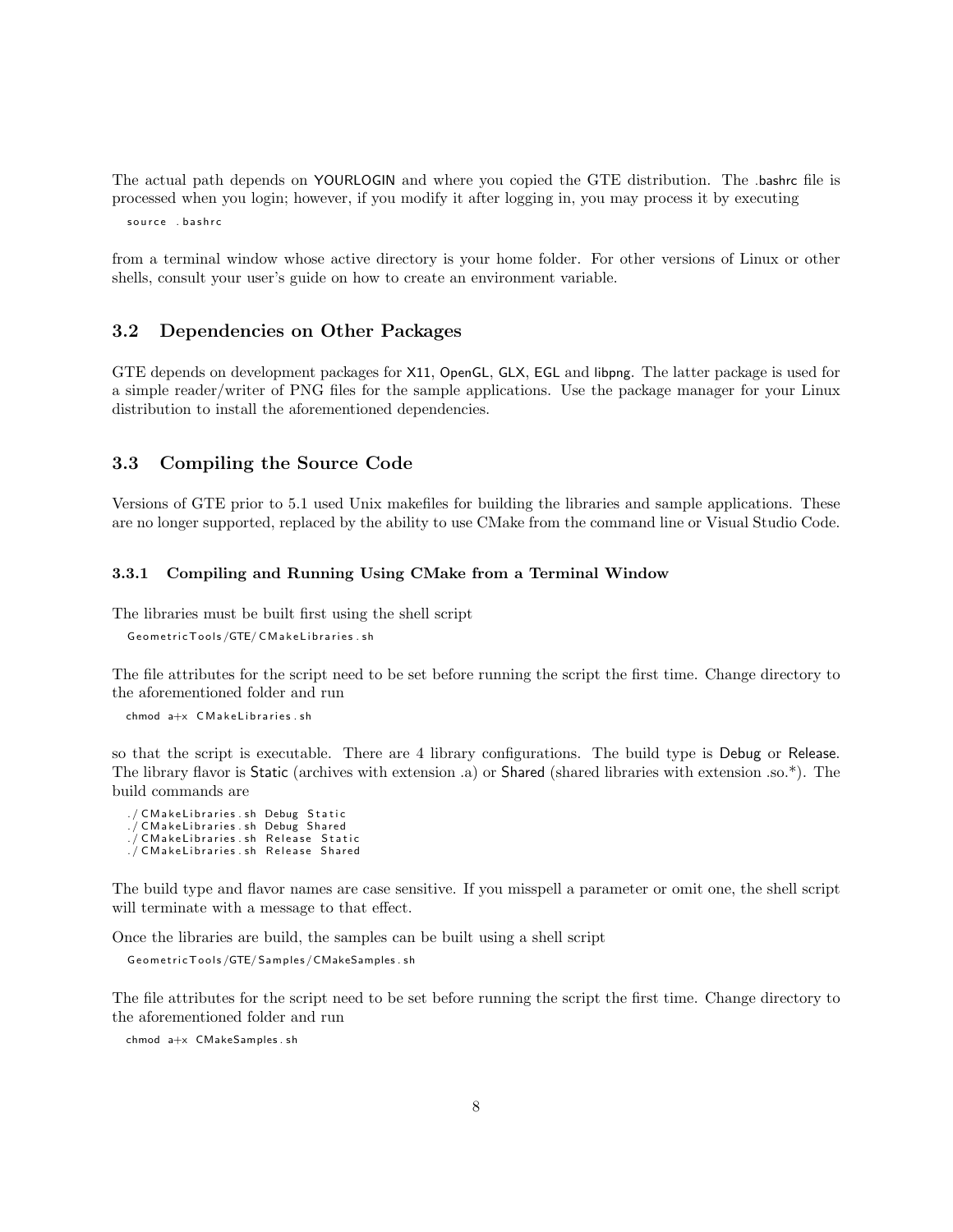so that the script is executable. The build commands are

```
./ CMakeSamples.sh Debug Static
./ CMakeSamples.sh Debug Shared
./ CMakeSamples.sh Release Static
./ CMakeSamples . sh Release Shared
```
If you want to build samples only in a subfolder, say in the Graphics subfolder, you can use a shell script in that subfolder,

Geometric Tools/GTE/Samples/Graphics/CMakeSamples.sh

The file attributes for the script need to be set before running the script the first time. Change directory to the aforementioned folder and run

```
chmod a+x CMakeSamples . sh
```
so that the script is executable. The build commands are

```
./ CMakeSamples.sh Debug Static
./ CMakeSamples . sh Debug Shared
./ CMakeSamples . sh Release Static
./ CMakeSamples . sh Release Shared
```
If you want to build a specific sample application, say Graphics/AreaLights, you can use a shell script in that subfolder,

Geometric Tools/GTE/Samples/Graphics/AreaLights/CMakeSample.sh

The file attributes for the script need to be set before running the script the first time. Change directory to the aforementioned folder and run

chmod a+x CMakeSample . sh

so that the script is executable. The build commands are

```
./ CMakeSample.sh Debug Static
./ CMakeSample.sh Debug Shared
./ CMakeSample . sh Release Static
./ CMakeSample.sh Release Shared
```
The executables are stored in the following folders

Geometric Tools/GTE/Samples/Graphics/AreaLights/build/DebugStatic/AreaLights GeometricTools/GTE/Samples/Graphics/AreaLights/build/DebugShared/AreaLights<br>GeometricTools/GTE/Samples/Graphics/AreaLights/build/ReleaseStatic/AreaLights<br>GeometricTools/GTE/Samples/Graphics/AreaLights/build/ReleaseShared/A

You can change directory to a folder containing the executable and run it from the terminal window,

./ AreaLights

#### <span id="page-8-0"></span>3.3.2 Compiling and Running Using Visual Studio Code

The top-level workspace folder for building the libraries is<br>GeometricTools/GTE/GTE.code–workspace